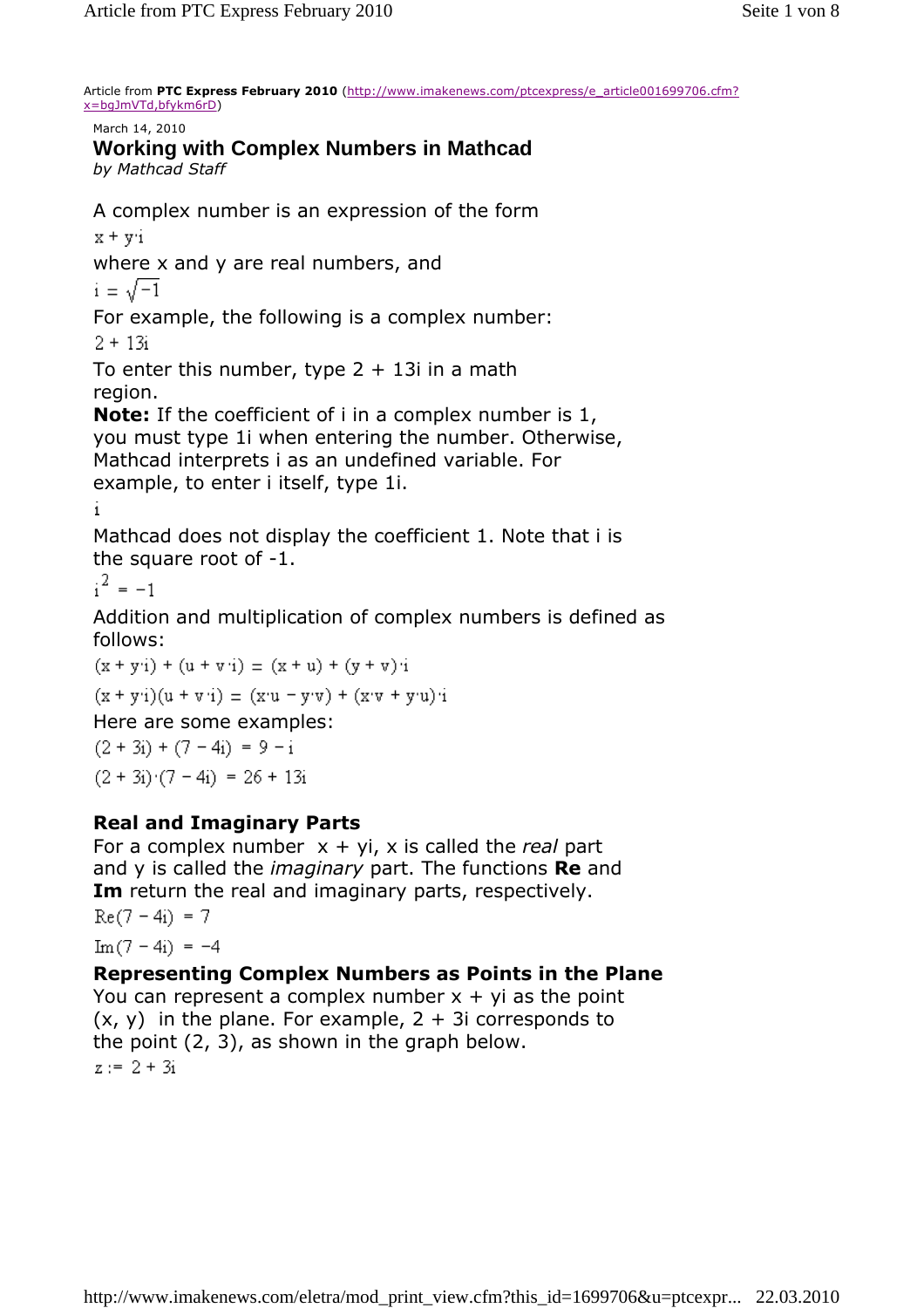

This representation is useful for visualizing operations such as multiplication on the complex numbers.

The *argument* of a complex number z is the angle in radians that the vector corresponding to z makes with the x-axis. The argument, denoted  $arg(z)$ , is assumed to be between -π and .π



 $Re(z)$ 

The function **arg** returns the argument of z.

 $arg(2 + 3i) = 0.983$ 

When you multiply two complex numbers, the argument of the product is the sum of their arguments, provided the sum is between -π and -.π For example,

 $z := 2 + 3i$  $w := i$  $arg(z) = 0.983$  $arg(w) = 1.571$  $arg(z) + arg(w) = 2.554$  $arg(z-w) = 2.554$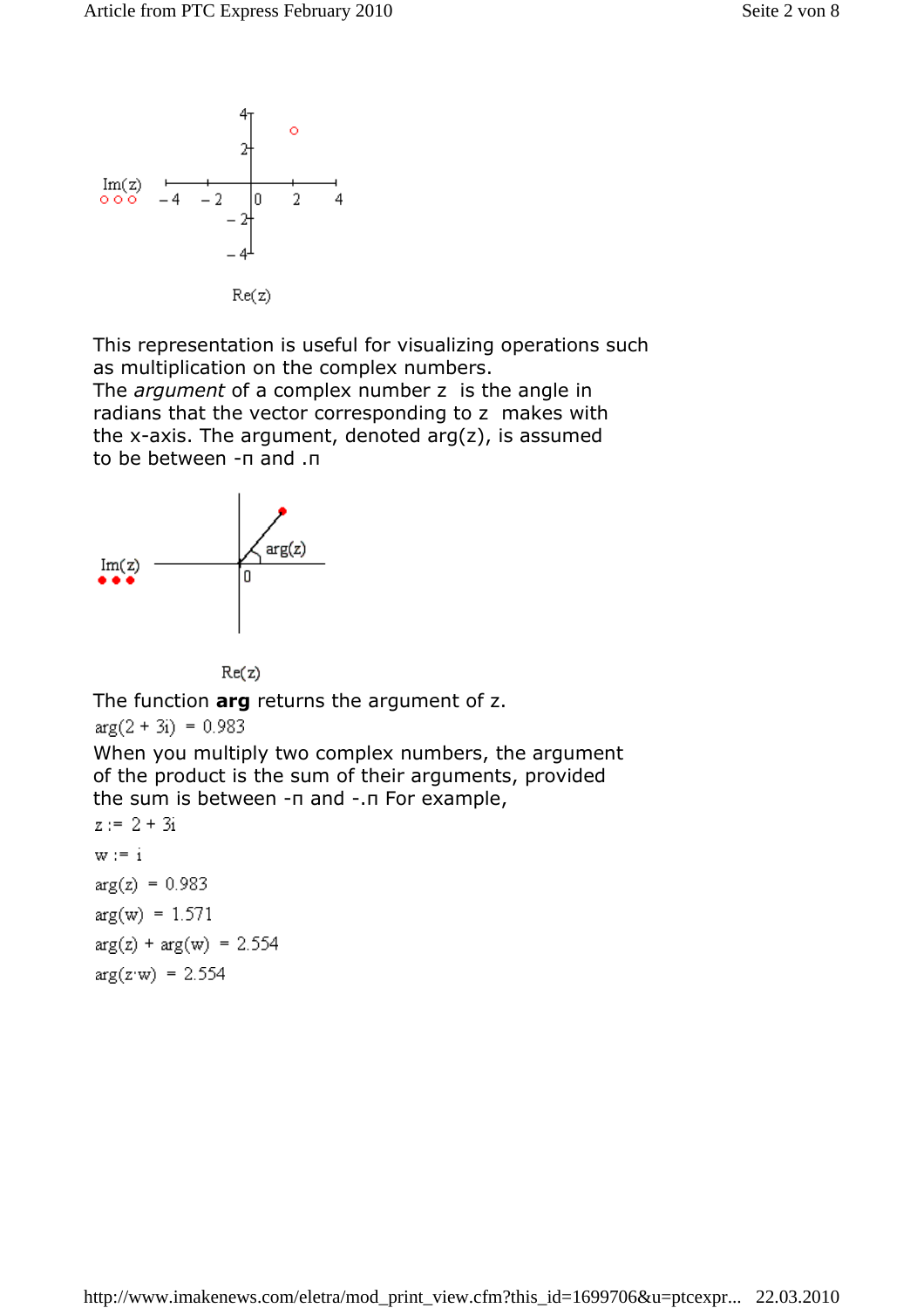

Since the argument of i is π/2 or 90 degrees, multiplying a complex number by i rotates the corresponding point by 90 degrees in the counter-clockwise direction. The *magnitude* of a complex number is the distance from the point to the origin. You can compute the magnitude using the absolute value operator on the Calculator toolbar.

 $|2 + 3i| \rightarrow \sqrt{13}$ 

The magnitude of the product of two complex numbers is the product of their magnitudes.

### **The Complex Exponential Function**

The usual exponential function on the real numbers can be extended to the complex numbers by the following definition.

 $e^{X+y \cdot i} = e^{X}(\cos(y) + \sin(y) \cdot i)$ 

When the exponent is purely imaginary - that is, when its real part is 0, this equation becomes

$$
e^{y \cdot i} = \cos(y) + \sin(y) \cdot i
$$

The magnitude of e<sup>yi</sup> is

 $\big| \cos(y) + \sin(y) \cdot i \big| \rightarrow \big| \cos(y) + \sin(y) \cdot i \big| \, \text{ simplify } \rightarrow e^{-\operatorname{Im}(y)}$ 

So  $e^{yi}$  corresponds to a point on the unit circle in the complex plane. For example,

$$
e^{\frac{\pi}{3}\cdot i} \to \frac{1}{2} + \frac{\sqrt{3}\cdot i}{2}
$$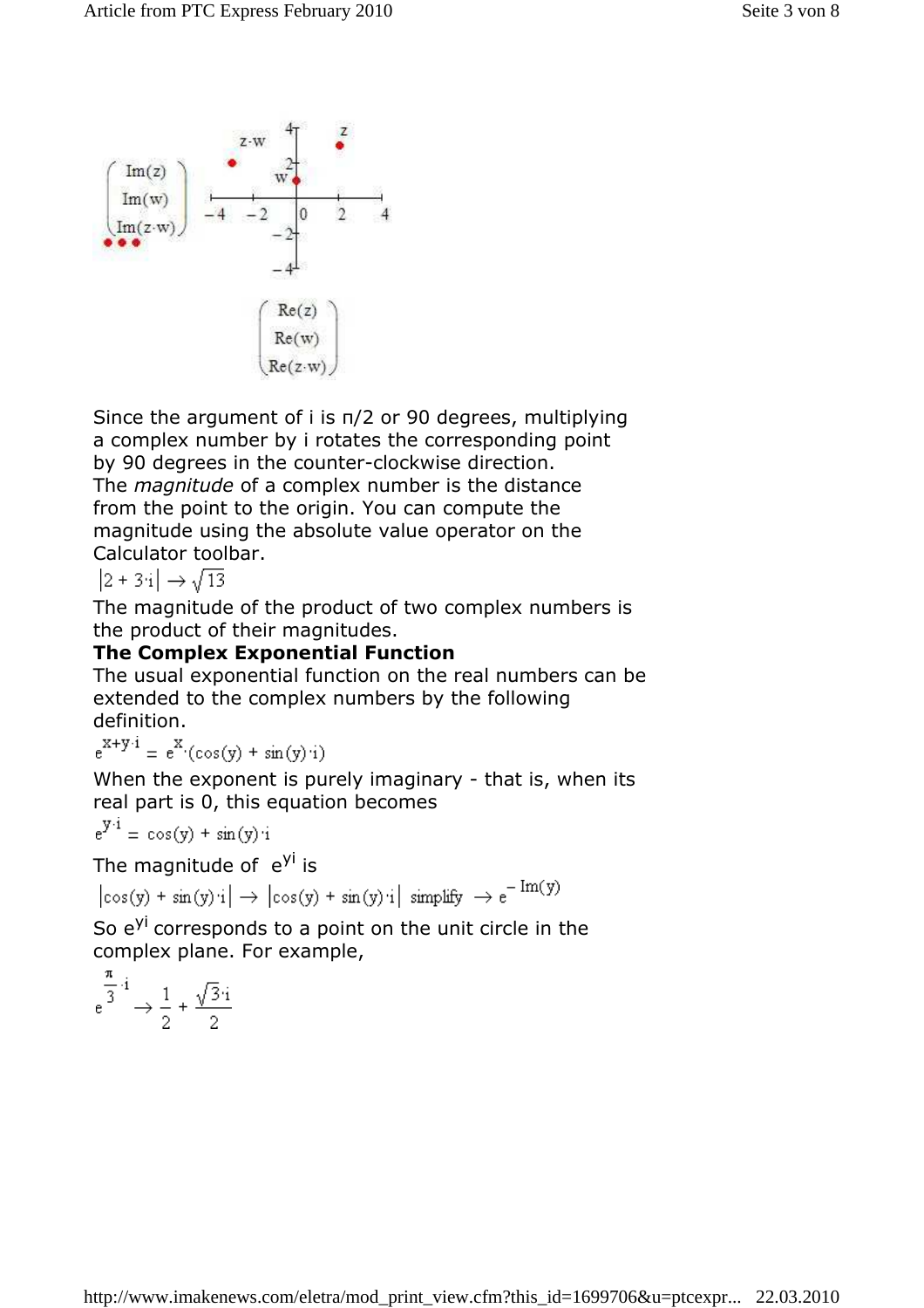

If you square a complex number z on the unit circle, the magnitude is 1, since

$$
|z^2| = |z| \cdot |z| = 1 \cdot 1 = 1
$$

The argument of  $z^2$  is twice the argument of z,

since<br>  $arg(z^2) = arg(z) \cdot arg(z) = 2 \cdot arg(z)$ For example,





#### **Roots of Unity**

In the complex numbers, the equation

$$
z^n = \ 1
$$

has n distinct solutions, called the *nth roots of unity*. These are defined as follows. Let

$$
\alpha = e^{\frac{2\pi}{n} \cdot i} = \cos\left(\frac{2\pi}{n}\right) + \sin\left(\frac{2\pi}{n}\right) \cdot i
$$

α corresponds to the point on the unit circle in the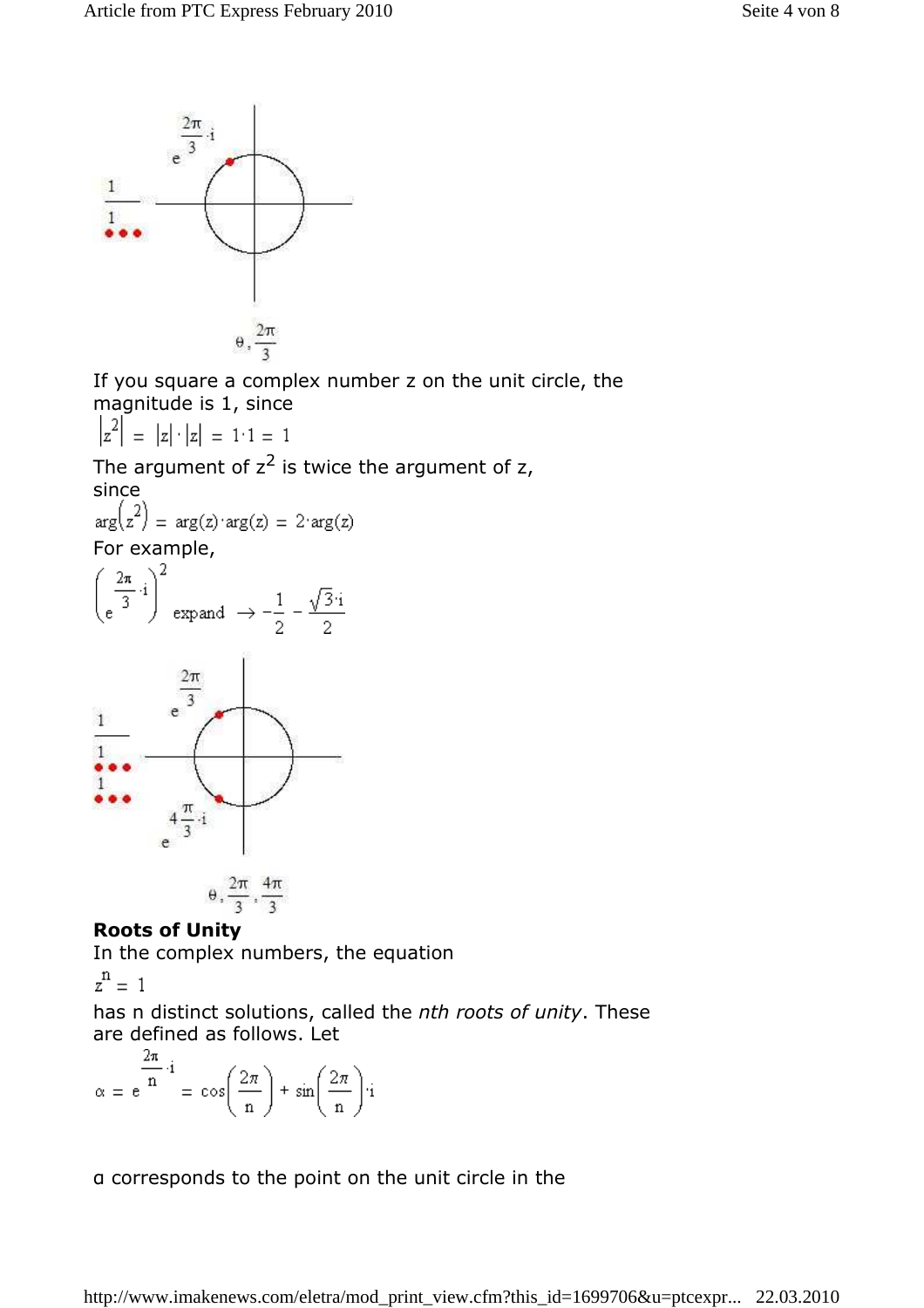complex plane whose angle is  $2\pi/n$ .

Note that α is a solution to the equation

$$
x^{n} = 1
$$
  
since  

$$
\alpha^{n} = \left(\frac{2\pi}{n} \cdot i\right)^{n} = e^{2\pi \cdot i} = \cos(2\pi) + \sin(2\pi) \cdot i = 1
$$
  
The nth roots of unity are the numbers

$$
\alpha, \alpha^2, \alpha^3, \ldots, \alpha^n = 1
$$

For example, if  $n = 3$ , the cube roots of unity are the numbers  $2 -$ 

$$
\alpha := e^{\frac{2\pi}{3} \cdot i} \to -\frac{1}{2} + \frac{\sqrt{3} \cdot i}{2}
$$

$$
\alpha^2 \text{ expand } \to -\frac{1}{2} - \frac{\sqrt{3} \cdot i}{2}
$$

$$
\alpha^3 \text{ expand } \to 1
$$

Since raising αto any power k multiplies the argument of α by k, the powers of α are evenly spaced around the unit circle. The following graph shows the case  $n = 3$ .



Note that each of these numbers is a solution to the equation

 $x^3 = 1$ 

# **Complex Results and the Principal Value**

Using the exponentiation operator to find the nth root of a negative number often returns a complex solution, even though a real solution may be present. Consider the cube root of -27: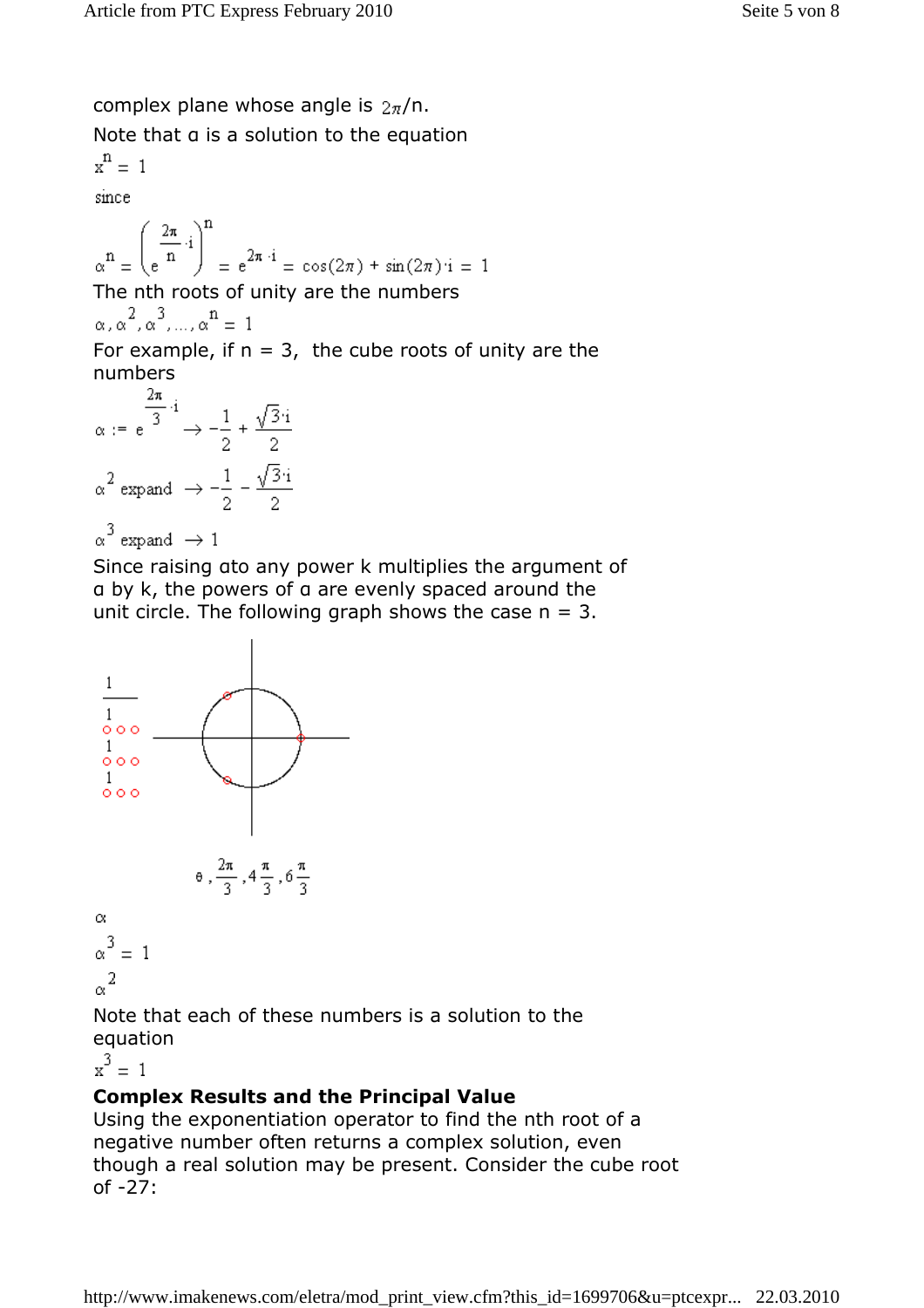$$
\frac{1}{(27)^3} = 1.5 + 2.598i
$$

even though

 $(-3)^3 = -27$ 

# **Principal Value**

When there are multiple roots, as is the case here, the exponentiation operator returns the **principal value**, that is the value with the smallest positive angle with respect to the positive real axis in the complex plane.

Note that the **nth root** operator always defaults to the positive root, if one is available. (Note the nth root operator is on the Calculator toolbar or type [Ctrl]] [**\**].

$$
\sqrt[3]{-27} = -3
$$

If there is no real root, the nth root operator defaults to the principal value.

## **arg Function**

The principal value is not always the positive root. Mathcad's **arg** function can be used to validate this assertion.

 $arg(z)$ 

returns the principal argument of *z* between - and , including .

$$
\frac{1}{z := (-27)^{\frac{1}{3}}}
$$
  
z = 1.5 + 2.598i  
arg(z) = 0.333  $\pi$   
whereas  
arg(-3) = 1  $\pi$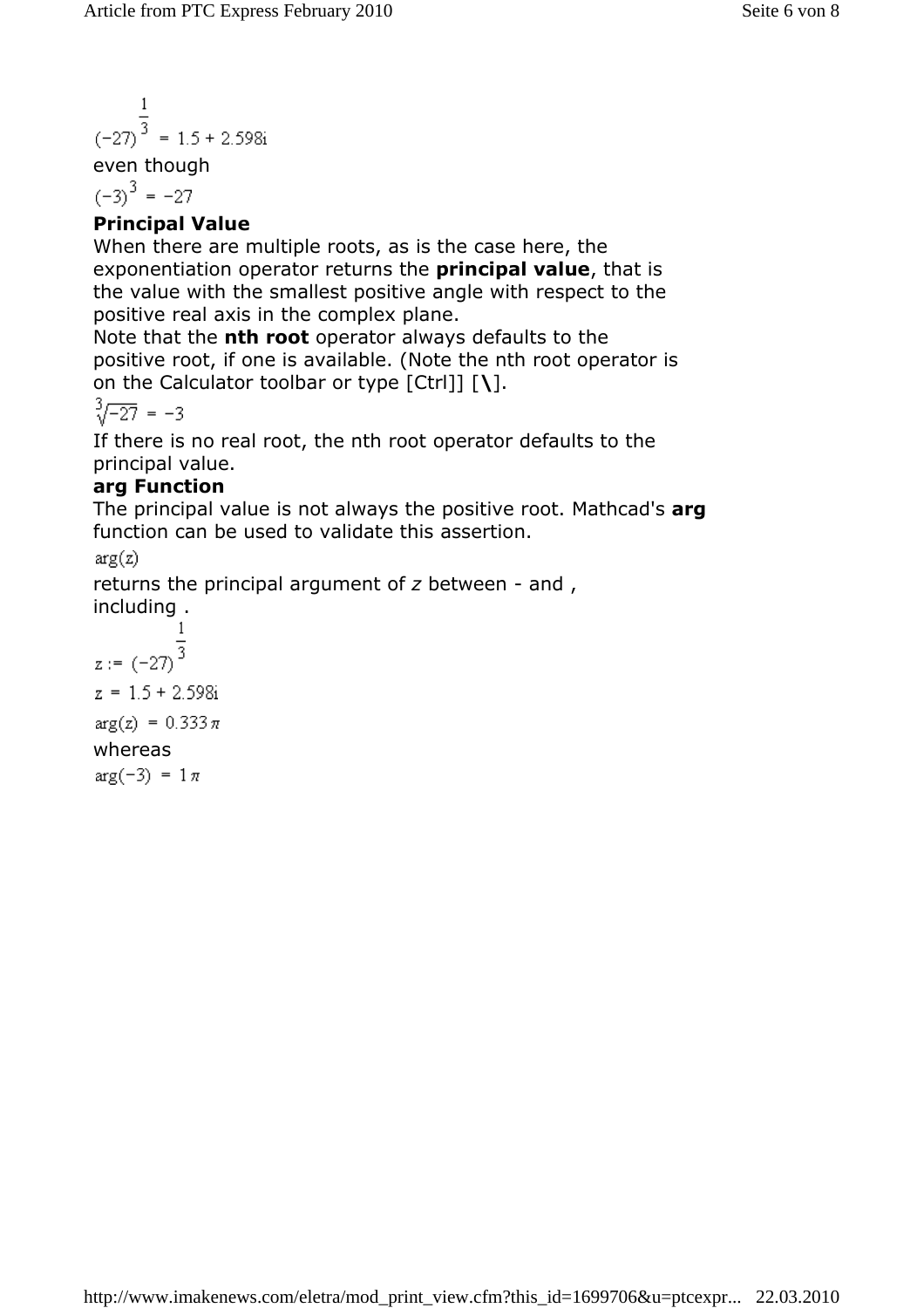To find all three solutions, including the positive root, you can solve for the roots symbolically. First, set up an equation to solve using any variable and the Boolean equality from the **Boolean** toolbar or by typing  $[Ctrl] =$ 

 $x^3 = 27$ 

Next, use the solve keyword from the **Symbolic** toolbar to find the roots.  $\sqrt{2}$ 

$$
x^{3} = -27 \text{ solve}, x \rightarrow \begin{pmatrix} -3 \\ \frac{3}{2} + \frac{3i\sqrt{3}}{2} \\ \frac{3}{2} - \frac{3i\sqrt{3}}{2} \end{pmatrix}
$$

Note that Mathcad displays all values simultaneously, both real and complex.

It is also possible to find these roots numerically, using the **polyroots** function.  $\mathcal{L}$  $\overline{\mathbf{r}}$ 

$$
\mathbf{v} := \mathbf{x}^{3} - 27 \operatorname{coeffs}, \mathbf{x} \rightarrow \begin{bmatrix} -27 \\ 0 \\ 0 \\ 1 \end{bmatrix}
$$
  
polyroots(v) = 
$$
\begin{pmatrix} -1.5 + 2.598i \\ -1.5 - 2.598i \\ 3 \end{pmatrix}
$$

Right-click, choose Save Target As, and change the extension to XMCD and File Type to All to **download Mathcad 14 file** .

Was this article helpful? **Let us know**.





contact PTC | PTC Express archive $\hat{A}$  | $\hat{A}$  privacy policy | subscribe | unsubscribe | $\hat{A}$  change preferences | edit profile